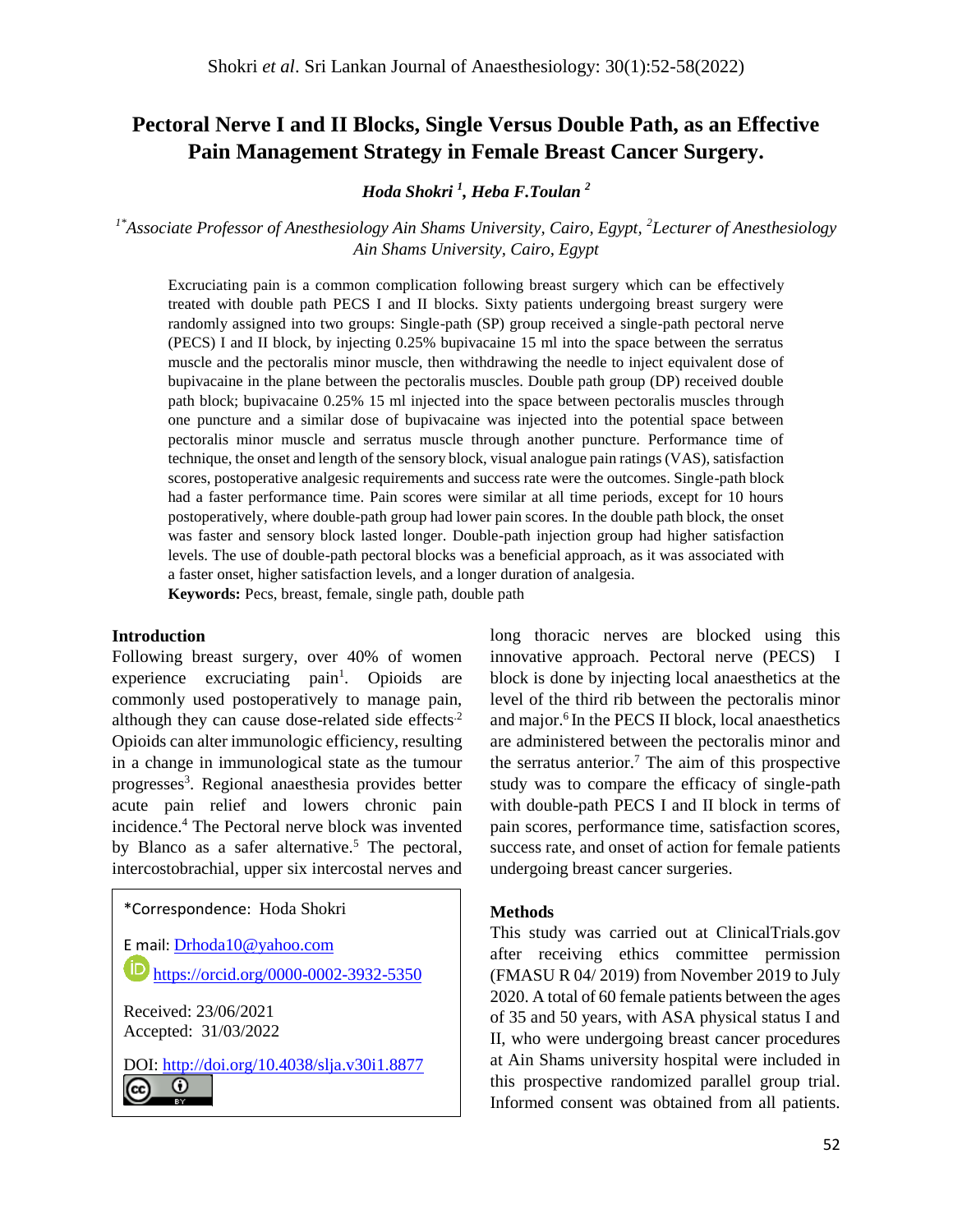Psychological issues, morbid obesity, patients undergoing bilateral surgery, patients scheduled for re-do breast surgery, patients who received radiotherapy, male patients, local anaesthetic allergy, renal insufficiency, ASA III-IV, and patients with coagulopathy were excluded.

Sample size was determined using the PASS programme (Stata Corp LLC, Texas, USA) with the type-1 error taken as 0.05 and the power as 0.8. Uppal et al. found that the single-injection PVB had a shorter median time to performance (5 minutes) than the multiple-injection group (10 minutes), with a standard deviation of 6. The mean values were taken according to Hozo et al.<sup>8,9</sup>. Calculated minimal sample size was 30 per group taking in consideration of a 10% dropout rate. The patients were divided into two groups using a computergenerated random number generator: a single path group ( $n = 30$ ) who had PECS I and II blocks via a single injection and a double path group  $(n = 30)$ who had PECS I and II blocks via two separate injections. These blocks were performed under ultrasound guidance (S-Nerve; Sono-Site Iberica S.L, Madrid, Spain) with a linear ultrasound transducer (10–12 MHz).

Pre-anesthetic investigations were done. Before induction, midazolam 1-2 mg IV was administered to all patients. The patients were positioned supine with their elbows flexed and their shoulders abducted. An in-plane approach was used to visualize the 22G 80mm beveled tip needle.

Single path PECS I and II block:

The probe was positioned below the outer third of the clavicle, revealing the pectoralis major and minor muscles as well as the thoraco-acromial artery. It was then moved infero-laterally over the fourth rib, revealing the pectoralis major and minor muscles. The ultrasound (US) probe was then moved towards the anterior axillary line till pectoralis minor and serratus anterior muscles were identified at the level of 4th rib and thoracoacromial artery. Skin was infiltrated with 1% lidocaine. The needle was inserted in plane, 15mL of 0.25% bupivacaine was injected after negative aspiration into the potential space between pectoralis minor muscle and serratus muscle. Then it was withdrawn to inject another 15 ml of 0.25%

bupivacaine in the fascial plane between pectoralis muscles.

Double path PECS I and II block:

The ultrasound probe was placed below the outer third of the clavicle, revealing the pectoralis major and minor muscles as well as the thoraco-acromial artery. The probe was then moved inferolaterally to locate the fourth rib, where the pectoralis major and minor muscles were visible. The skin was infiltrated with 1% lidocaine, then the needle was inserted in plane and 15mL of 0.25% bupivacaine was injected into the potential space between pectoralis muscles. For the second puncture, the ultrasound probe was moved towards the anterior axillary line until the pectoralis minor and serratus anterior muscles were identified at the level of 4th rib and the thoraco-acromial artery. The needle was inserted in plane and a similar dose of 0.25% bupivacaine was placed into the potential space between pectoralis minor muscle and serratus muscle (PECS II).

All blocks were done by a single experienced operator. A pin prick test was used to determine the sensory level of the block.

Following the block, fentanyl (1 microgram/kg), propofol, and cisatracurium were administered to induce general anaesthesia. Anesthesia was maintained with 100% oxygen, isoflurane, and cisatracurium supplements. End-tidal carbon dioxide was kept between 35 and 40 mmHg. Inadequate analgesia was defined as more than 20% rise in mean blood pressure and/or heart rate following skin incision and during surgical operation, that was controlled with 1 μg/kg fentanyl. At the completion of the surgical procedure, neuromuscular blockade was antagonized with neostigmine (0.05 mg/kg) IV and atropine IV (0.03 mg/kg). Patients were extubated and moved to the post-anesthesia care unit. Performance time, the time duration from insertion of the first needle till removal of the needle after the last injection duration was the primary outcome.

Visual analogue scores (VAS) were measured immediately after recovery (0 hour), then 2, 4, 10, and 24 hours later.  $0 = \text{``no pain''}$  and  $10 = \text{``worst}$ imagined pain" on a visual analogue scale (VAS).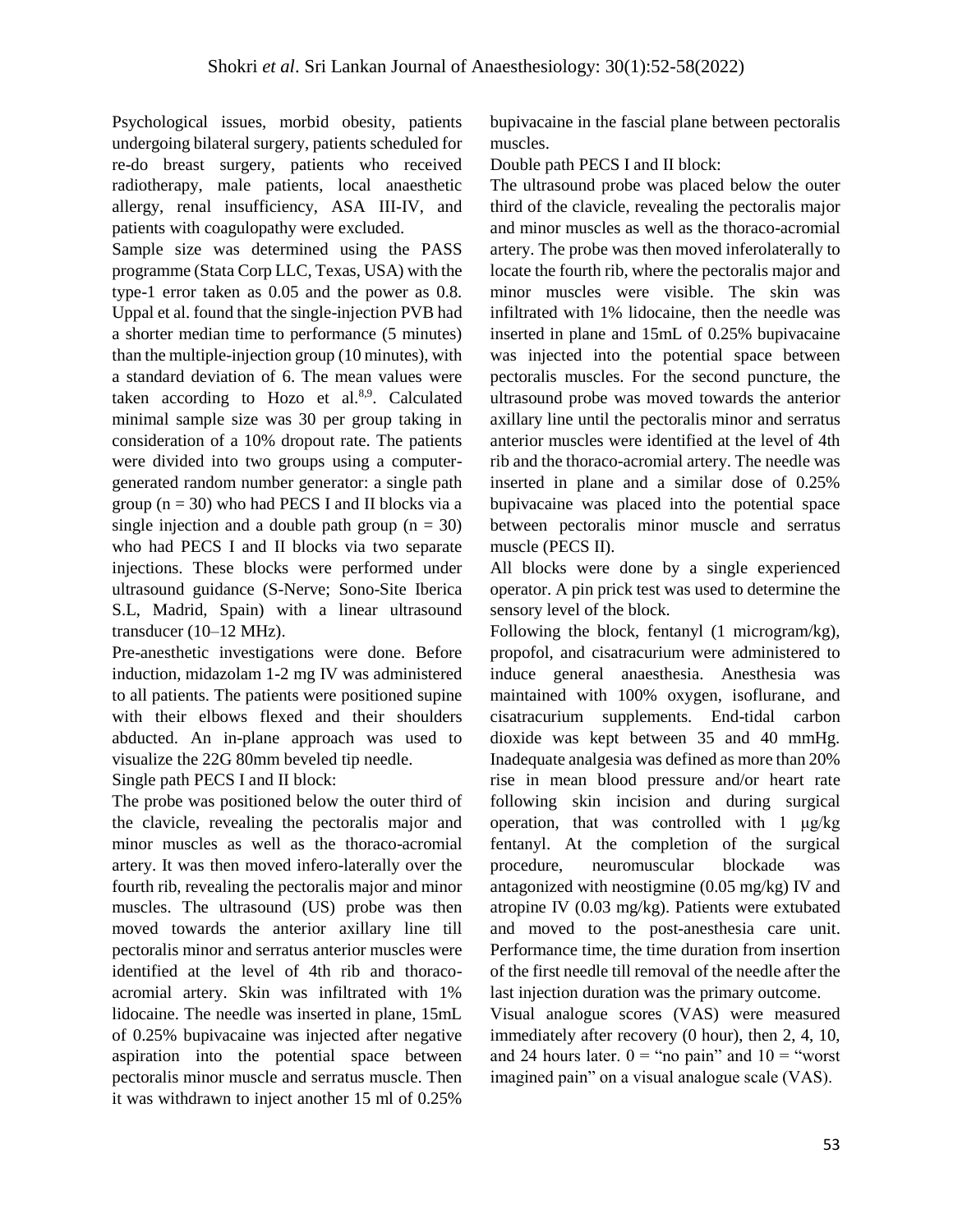If the VAS score was more than 4, IV morphine increments of 0.1 mg/kg and ketorolac 30 mg

8 hourly were given. The onset of the sensory block, duration of the sensory block (interval between onset of block and the first request for postoperative opioid analgesic), sensory dermatomal spread (evaluated by pinprick sensation at mid-clavicular line 30 minutes after performance of the block) and the degree of sensory block (graded as follows: grade  $0 =$  strong sensation; grade 1= dull sensation or analgesia; grade  $2 = no$  sensation or anesthesia), and patients' satisfaction scores  $(0 =$ complete dissatisfaction,  $10 =$ most satisfaction) were recorded. The rate of success (number of patients who did not receive supplemental doses of intraoperative opioid analgesic during the surgical procedure after the onset of the block), complications such as pneumothorax, hematoma formation, vascular puncture, paraesthesia, and local anaesthetic toxicity, overall dose of postoperative morphine and ketorolac required were also recorded. All postoperative outcome measures were evaluated by an investigator who was blinded to group allocation and the nature of the study. Non-parametric and parametric data were tested using the Mann-Whitney U test and the Independent T-test. The categorical data was compared using the Chi-square test.

## **Results**

Sixty patients were enrolled with 30 in one group. Both groups of patients had similar demographics and surgical data (Table 1). In both groups, the success rate was similar.

Pain scores of both study groups after extubation, 2,4 and 24 hours postoperatively were comparable. However, the VAS of the double-path group was significantly lower 10 hours postoperatively. (P<0.001) (Table 2).

Shorter onset time of the block was recorded in double-path group in comparison with single-path group  $[11.73 \pm 1.60, 19.27 \pm 2.32$  respectively (Table 3). A longer duration of the block was recorded in double-path group  $[19.07 \pm 1.53]$ (Table 3).

*Table 1: Demographic data (BMI: body mass index; ASA: American Association of Anaesthesiologists)* 

|                                               | Single path       | Double path       | <b>P</b> - value |
|-----------------------------------------------|-------------------|-------------------|------------------|
| Age (years)                                   | $42.70 \pm 5.48$  | $43.60 \pm 4.75$  | 0.500            |
| $BMI$ (kg/m2)                                 | $24.97 \pm 1.81$  | $25.53 \pm 2.21$  | 0.282            |
| ASA                                           |                   |                   |                  |
| ASA I                                         | $18(60.0\%)$      | $16(53.3\%)$      |                  |
| ASA II                                        | $12(40.0\%)$      | 14(46.7%)         | 0.602            |
| Duration of surgery (minutes)                 | $111.87 \pm 1.14$ | $112.03 \pm 7.21$ | 0.901            |
| Simple mastectomy                             | $12(40.0\%)$      | $10(33.3\%)$      | 0.592            |
| Mastectomy with axillary lymph node clearance | $18(60.0\%)$      | 20(66.7%)         | 0.592            |
| Success rate                                  | 29(96.7%)         | 26(86.7%)         | 0.161            |

Except for Age, BMI, surgical duration which were shown as Mean±SD, all data are reported as percentage

| VAS (cm)                                 | Single path | Double path | <b>P</b> -value |
|------------------------------------------|-------------|-------------|-----------------|
| Immediately after extubation<br>(0 hour) | $1(1-2)$    | $1(1-2)$    | 1.000           |
| 2 h postoperative                        | $2(1-2)$    | $1(1-2)$    | 0.797           |
| 4 h postoperative                        | $2(2-3)$    | $2(1-3)$    | 0.084           |
| 10 h postoperative                       | $5(4-5)$    | $2(2-3)$    | < 0.001         |
| 24 h postoperative                       | $2(2-3)$    | $2(2-3)$    | 0.277           |

All data were shown as median h: hours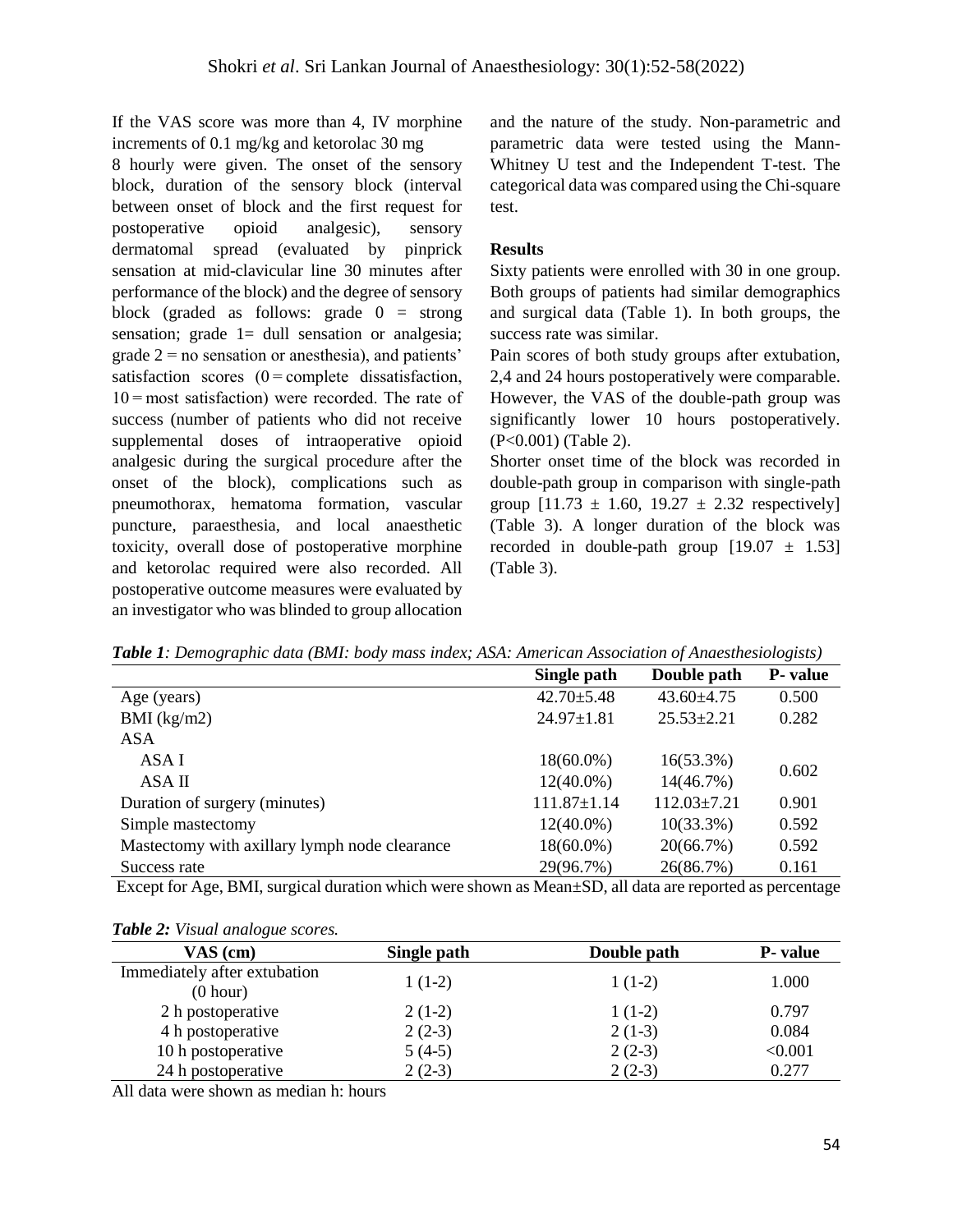|                           |               | Single path      | Double path      | P-value |
|---------------------------|---------------|------------------|------------------|---------|
| Onset time $(min)$        | $Mean \pm SD$ | $19.27 \pm 2.32$ | $11.73 \pm 1.60$ | < 0.001 |
|                           | Range         | $16 - 22$        | $10 - 14$        |         |
| Duration of the block (h) | $Mean \pm SD$ | $11.50 \pm 0.51$ | $19.07 \pm 1.53$ | < 0.001 |
|                           | Range         | $11 - 12$        | $17 - 21$        |         |

*Table 3: The onset time and duration of the block*.

All data were shown as Mean±SD h: hours; min: minutes

*Table 4: The incidence of postoperative adverse events, satisfaction scores, level of block, time of performance and end-tidal isoflurane concentration.* 

|                                             | Single path     | Double path      | p- value |
|---------------------------------------------|-----------------|------------------|----------|
| Paresthesia                                 | $1(\%)$         | $0(0\%)$         | 0.313    |
| Pneumothorax                                | $0\frac{6}{6}$  | $0(0\%)$         | 1.000    |
| Local anesthetic toxicity                   | $1(3.3\%)$      | $1(3.3\%)$       | 1.000    |
| Hematoma formation                          | $2(0.0\%)$      | $1(3.3\%)$       | 0.554    |
| Vascular puncture                           | $1(10.0\%)$     | $0(13.3\%)$      | 0.313    |
| Satisfaction scores; Median (IQR)           | $5(5-6)$        | $9(9-9)$         | < 0.001  |
| Time of performance (min); mean $\pm$ SD    | $5.43 \pm 0.50$ | $10.93 \pm 0.74$ | < 0.001  |
| Upper level of block (T2 dermatomal spread) | $2(6.7\%)$      | $2(6.7\%)$       | 1.000    |
| Lower level of block (T6 dermatomal spread) | $6(20.0\%)$     | $6(20.0\%)$      | 1.000    |

Except for the time of performance, which was reported as mean SD, and the satisfaction score, which was presented as median, all data are presented as percentages. (IQR); h: hour

*Table 5: Postoperative morphine and ketorolac consumption*.

|                                        | <b>Single</b><br>path | <b>Double</b><br>path | p-<br>value |
|----------------------------------------|-----------------------|-----------------------|-------------|
| 24h<br>postoperative<br>morphine (mg)  | $13.56 \pm$<br>0.85   | $7.95 \pm 1.2$<br>0   | < 0.001     |
| 24h<br>postoperative<br>ketorolac (mg) | 106.63<br>±28.71      | $44.07 \pm 9.$<br>2   | < 0.001     |

All data are shown as Mean±SD

The time it took to complete a single-path block  $(5.43\pm0.50)$  was significantly less  $(P<0.001)$  (Table 4). The double-path injection group had higher satisfaction levels, P < 0.001 (Table 4). Two patients in each of the study groups missed T2 dermatomal spread (Table 4) while 6 patients in both groups missed T6 dermatomal spread (Table 4). Despite not exceeding the safe dose of local anesthetic and intermittent aspiration, one patient from each group developed convulsions during recovery from anesthesia without any arrhythmia or deterioration of the vital signs which was treated with intravenous intralipid 20% 1.5 ml/kg over 1 minute then the patients dramatically recovered and were sent to high dependency unit for monitoring (Table 4). The double-path group had a significantly lower postoperative morphine intake [7.95±1.20 mg] and a significantly lower postoperative ketorolac intake  $[44.07 \pm 9.2 \text{ mg}]$ ; P < 0.001 (Table 5).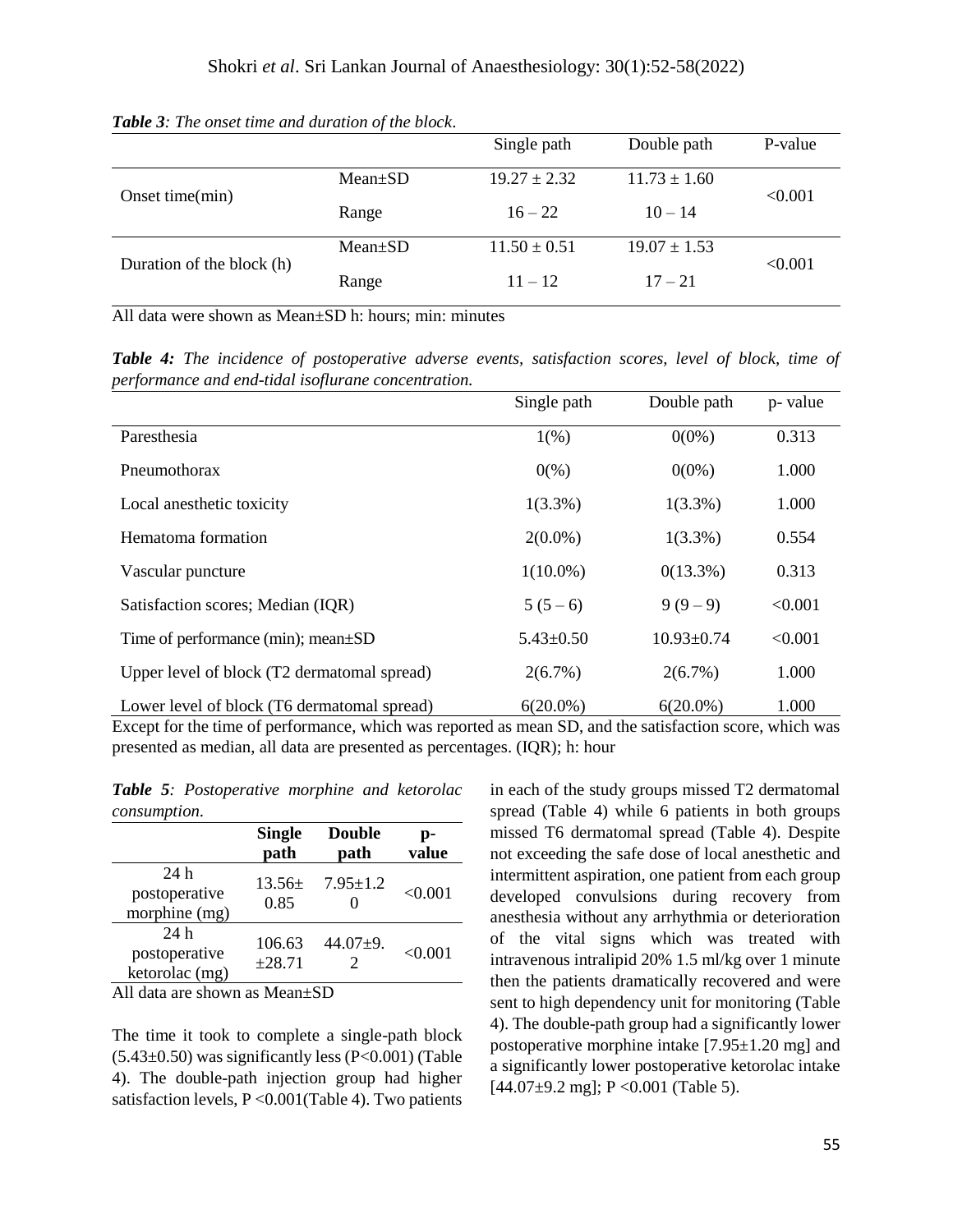### **Discussion**

The findings of this investigation revealed that single-path PECS I-II blocks had significantly low performance times. Pain score was similar at all time periods, except for 10 hours postoperatively, in which pain score was lower in the double-path group. In double path block, the onset time was shorter. The blockade in the double path group lasted a longer duration, and it gave a higher level of satisfaction. The double-path group had low postoperative morphine and ketorolac consumptions.

Patients undergoing shoulder surgery who received single-injection or triple-injection interscalene blocks were studied by Wang and colleagues <sup>10</sup>, and they revealed shorter performance time in the single injection group and a shorter time of onset and longer duration of blockade with the triple injection group.In each cadaver, Cowie et al. <sup>11</sup> used an ultrasound-guided approach to inject 20 mL of contrast dye at T6-7 on one side and a doubleinjection procedure of 10 mL at T3-4 and T7-8 on the contralateral side. They mentioned that a double-injection strategy reached more thoracic dermatomes than a single-injection technique due to much larger segmental intercostal dispersion $11$ .

Uppal et al.<sup>8</sup> investigated the efficacy of single injection versus multiple injection paravertebral block (PVB) in female patients after unilateral mastectomy and discovered that single injection block took considerably less time to be conducted than multiple injection approach. Kaya et al. $12$ studied the analgesic efficacy of PVB with single or multiple injection techniques in patients undergoing video-assisted thoracoscopy and they found that performance time was  $17.9 \pm 3.0$  minutes in multiple- injection and  $6.8 \pm 1.9$  minutes in single-injection group and this agreed with our findings which showed that the performance time in double path block was longer than that of single path block. Roy et al.<sup>13</sup> compared single-injection and double-injection supraclavicular block in patients undergoing hand and elbow surgeries; they reported that the performance time in singleinjection group (179  $\pm$  104 seconds) was less than double injection group ( $275 \pm 137$  secs), (P < 0.01).

 $Choudhary<sup>14</sup> examined single and double-point$ injection approaches of ultrasound-guided supraclavicular block in patients having forearm operations, finding that the double injection group had a higher success rate, a faster onset, and a longer block duration. In terms of the start and extent of supraclavicular blocks, Sayed and his colleagues found no significant difference between single and double injection approaches<sup>15</sup>. Several studies comparing different nerve block procedures found that multiple injection method results in a faster start time and a higher success rate than a single injection of local anaesthetic <sup>16</sup>.

Bakshi and his colleagues, experienced problems during surgical dissection and electrocautery use because of fluid filled spaces following PECS block performance. However, this problem was not reported in any of our surgical procedures probably because of the time gap we allowed before the commencement of the surgery causing better local anaesthetic absorption.<sup>17</sup>

PECS II block combined with general anesthesia provides effective analgesia for mastectomy and axillary clearance, because long thoracic and thoracodorsal nerves in addition intercostobrachial nerve, lateral branches of intercostal nerves III, IV, V, VI and pectoral nerves are all blocked while PECS I block anesthetise only the medial and lateral pectoral nerves <sup>18</sup>. A limited number of case reports showed local anaesthetic toxicity especially when combined with general anesthesia without the need for intravascular insertion and with a low dose<sup>19</sup>. The authors speculated that the cause could be patients' low tolerance for LA, or that the toxicity threshold varies depending on circumstances like hypercarbia, other medications, or hypothermia.<sup>20</sup> Also, a case report experienced by Dhir et al. <sup>21</sup> showed that local anesthesia toxicity can occur inspite of the use of safe doses of local anesthetic, frequent aspirations and absence of intravascular placement.

Versyck et al. <sup>22</sup> conducted a clinical study to see if pectoral nerve block was effective for patients undergoing mastectomy with sentinel node or axillary node dissection. They found that pain scores and postoperative opioid demand were low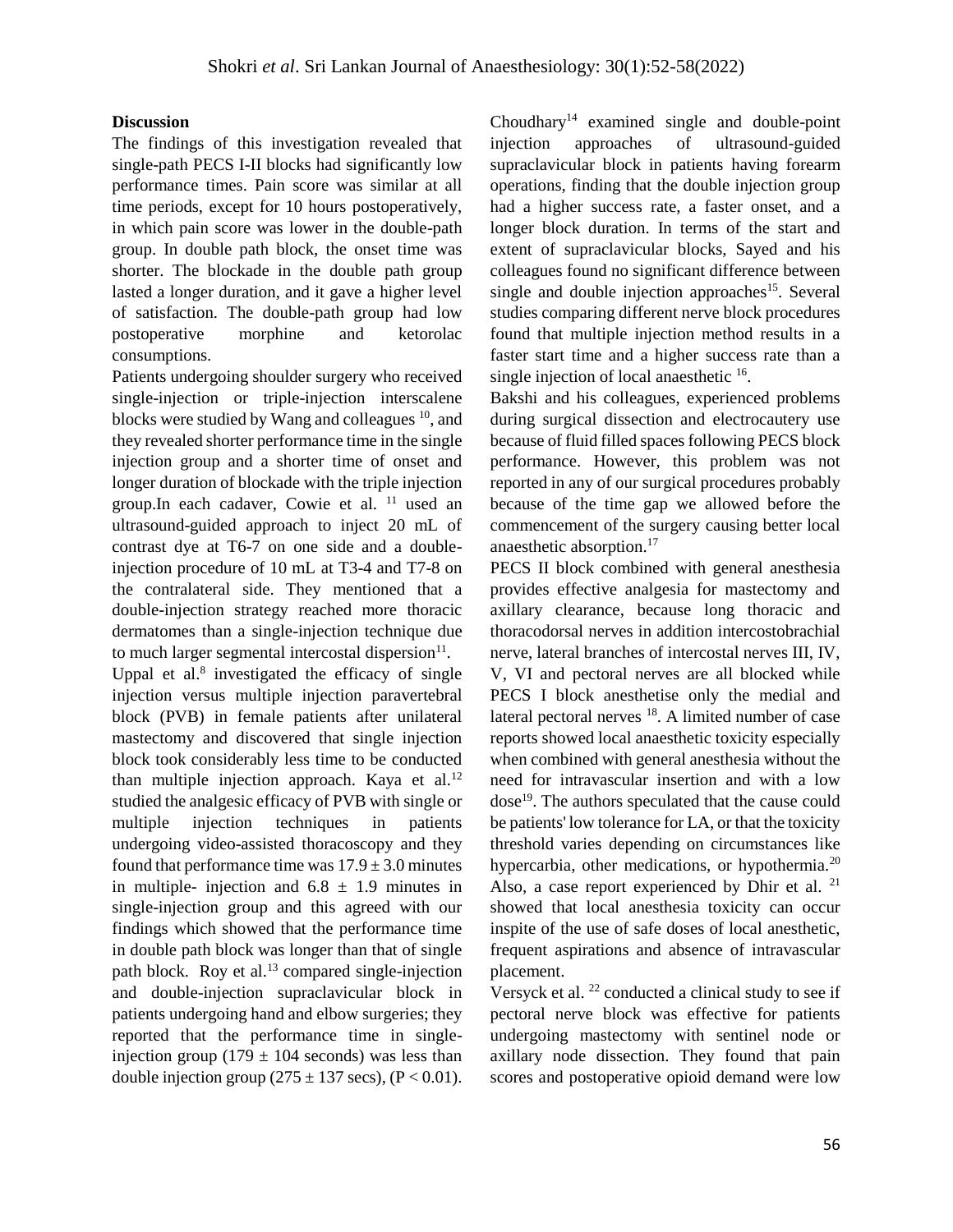with PECS block in the first 24 hours after surgery when compared to the saline group.

Although, early management with lipid therapy at the first sign of neurologic or cardiovascular symptoms of local anesthetic toxicity may result in overtreatment of the vast majority of patients but they will be safe from experiencing risks of severe toxicity and on the other hand, the risks of treatment are often well tolerated $2<sup>3</sup>$ .

# **Conclusion**

Ultrasound-guided double-path PECS I and II blocks appeared to be the preferred technique over single-path PECS I and II blocks because it has a faster onset time, a similar success rate, higher satisfaction levels and longer sensory block duration.

# **References**:

**1.** Taylor RS, Ullrich K, Regan S, Broussard C, et al. The impact of early postoperative pain on health-related quality of life. *Pain Pract.* 2013; **13**: 515-23 https://doi.org/10.1111/papr.12026

**2.** Benyamin R, Trescot AM, Datta S, Buenaventura R, Adlaka R, Sehgal N, et al. Opioid complications and side effects. *Pain Physician*. 2008; **11** (2 suppl): S105- 120. PMID: 18443635.

**3.** Afsharimani B, Cabot P, Parat MO. Morphine and tumor growth and metastasis. *Cancer Metastasis Rev*. 2011; **30**: 225-38. doi: 10.1007/s10555-011-9285-0. PMID: 21267766.

**4.** Apfel CC, Heidrich FM, Jukar-Rao S, et al. Evidence-based analysis of risk factors for postoperative nausea and vomiting. *Br J Anaesth*. 2012; **109**(5):742–53. doi: 10.1093/bja/aes276. Epub 2012 Oct 3. PMID: 23035051.

**5.** Blanco R, Fajardo M, Maldonado TP. Ultrasound descrip- tion of Pecs II (modified Pecs I): a novel approach to breast surgery. *Rev Esp Anestesiol Reanim* 2012; **59**: 470-5 doi: 10.1016/j.redar.2012.07.003. Epub 2012 Aug 29. PMID: 22939099.

**6.** Bashandy GM, Abbas DN. Pectoral nerves I and II blocks in multimodal analgesia for breast cancer surgery: a randomized clinical trial. *Reg Anesth Pain Med*. 2015; **40**: 68-74. doi:

10.1097/AAP.0000000000000163. PMID: 25376971.

**7.** Erdurmus M, Aydin B, Usta B, et al. Patient comfort and surgeon satisfaction during cataract surgery using topical anesthesia with or without dexmedetomidine sedation. *European journal of ophthalmology* 2008; **18**(3):361–367. doi: 10.1177/112067210801800308. PMID: 18465717.

**8.** Uppal V, Sondekoppam RV, Sodhi P, et al. Single-Injection Versus Multiple-Injection Technique of Ultrasound-Guided Paravertebral Blocks. A Randomized Controlled Study Comparing Dermatomal Spread. *Reg Anesth Pain Med* 2017; **42**(5):575-581.

doi: 10.1097/AAP.0000000000000631. PMID: 28665874.

**9.** Hozo S.P. Djulbegovic, and Hozo I. Estimating the mean and variance from median, range and the size of a sample. *BMC Medical Research Methodology* 2005, **5**:13. https://doi.org/10.1186/1471-2288-5-13

**10.** Wang CI, GE YL, Long FY, et al. Comparison of single- and triple-injection methods for ultrasound-guided interscalene brachial plexus blockade. *Exp Ther Med*. 2018;**15**(3):3006-3011. doi:10.3892/etm.2018.5771

**11.** Cowie B, McGlade D, Ivanusic J, Barrington MJ. Ultrasound-guided thoracic paravertebral blockade: a cadaveric study. *Anesth Analg.* 2010; **110**:1735–9. doi: 10.1213/ANE.0b013e3181dd58b0.Epub 2010 Apr 30.

**12.** Kaya FN, Turker G, Mogol EB, Bayraktar S. Thoracic paravertebral block for video-assisted thoracoscopic surgery: single injection versus multiple injections. *J Cardiothorac Vasc Anesth*. 2012;**26**(1):90-94. doi: 10.1053/j.jvca.2011.09.008 **13.** Roy M, Nadeau MJ, Côté D, et al. Comparison of a single- or double-injection technique for ultrasound-guided supraclavicular block: a prospective, randomized, blinded controlled study. *Reg Anesth Pain Med*. 2012;**37**(1):55-59.

# doi:10.1097/AAP.0b013e3182367b97

**14.** Choudhary N, Kumar A, Kohli A, Wadhawan S, et al. Single-point versus double